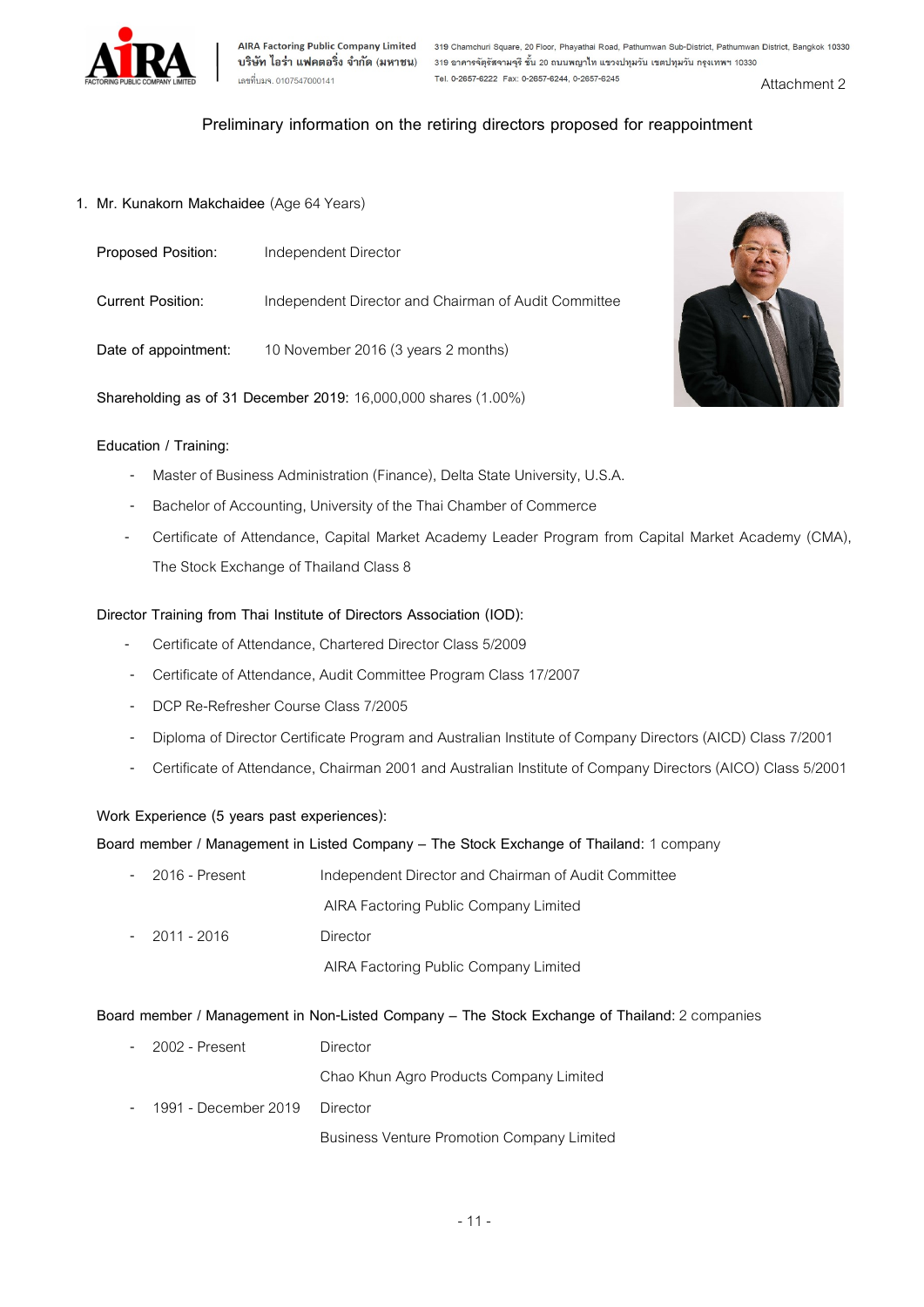

AIRA Factoring Public Company Limited 319 Chamchuri Square, 20 Floor, Phayathai Road, Pathumwan Sub-District, Pathumwan District, Bangkok 10330<br>บริษัท ไอร่า แฟคตอริ่ง จำกัด (มหาชน) 319 อาคารจัตุรัสจามจุริ ชั้น 20 ถนนพญาไท Attachment 2

| $\overline{\phantom{a}}$ | 2018 - October 2019 | Independent Director, Audit Committee and Chairman of the Nomination |  |
|--------------------------|---------------------|----------------------------------------------------------------------|--|
|                          |                     | and Remuneration Committee                                           |  |
|                          |                     | Hydroguip Company Limited                                            |  |
|                          | 2018 - April 2019   | Independent Director and Audit Committee                             |  |
|                          |                     | Eastern Energy Plus Company Limited                                  |  |
|                          | 2002 - January 2019 | Director                                                             |  |
|                          |                     | BVP Business Consultants Company Limited                             |  |

# Position in other organization / Institutions: 4 places

| $-2001$ - Present | <b>Audit Committee</b>                                      |
|-------------------|-------------------------------------------------------------|
|                   | The Thai Chamber of Commerce and Board of Trade of Thailand |
| $-2001$ - Present | Fellow Member                                               |
|                   | Thai Institute of Directors Association (IOD)               |
| $-2000$ - Present | Founder member                                              |
|                   | Thai Factoring Association                                  |
| 1955 - Present    | Founder member                                              |
|                   | Thai Venture Capital Association                            |

Position in conflict of interest to the company: -None-

Relation among Family with other Directors and Management of the Company or Subsidiaries: -None-

Criminal-Free Track Record for the past 10 years: -None-

History of potential conflict of interest with the Company in the past year: -None-

# Meeting attendance in 2019:

| - The Board of Directors | 5/6 | Times |
|--------------------------|-----|-------|
| - Audit Committee        | 5/6 | Times |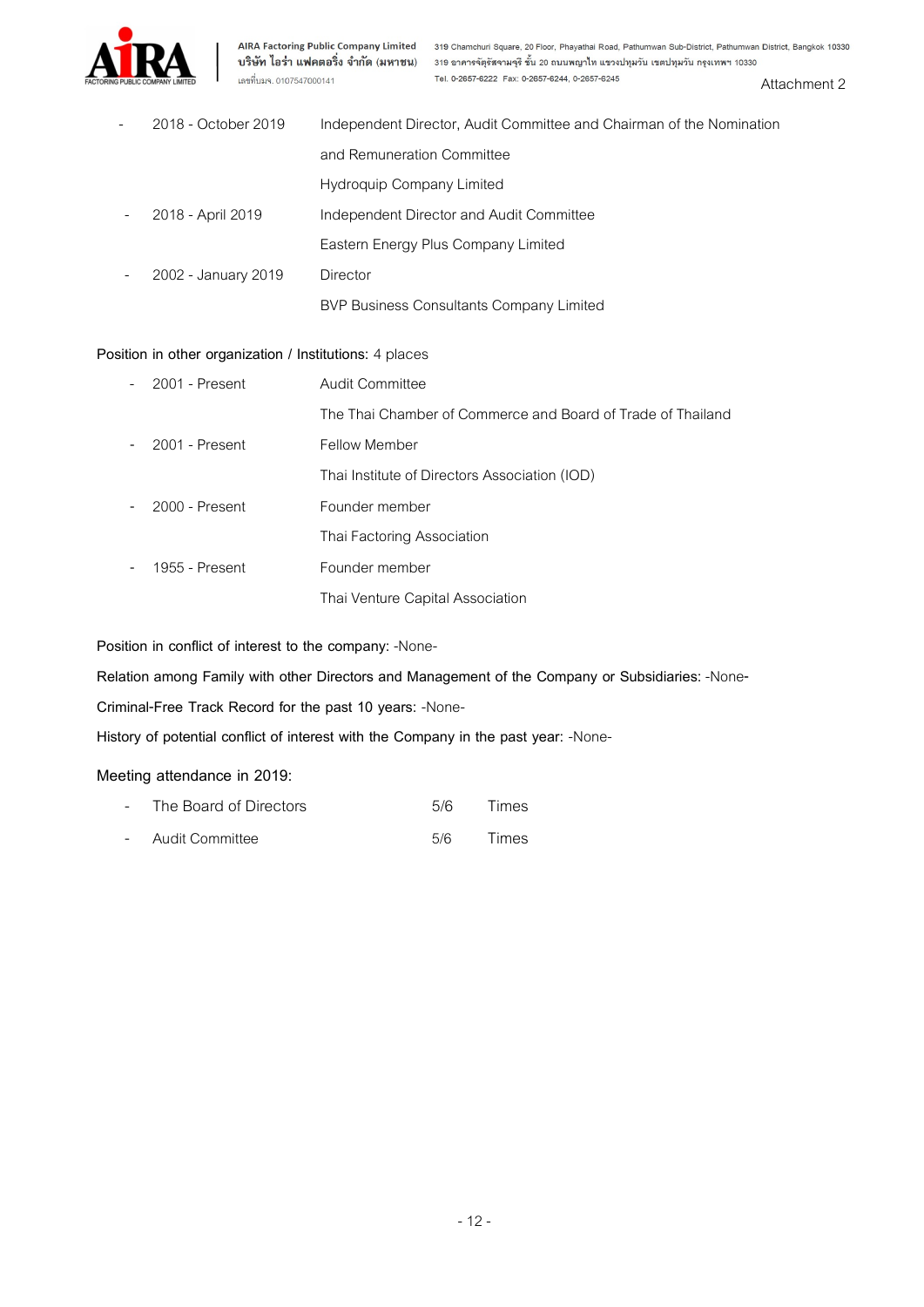

AIRA Factoring Public Company Limited 319 Chamchuri Square, 20 Floor, Phayathai Road, Pathumwan Sub-District, Pathumwan District, Bangkok 10330<br>บริษัท ไอร่า แฟคตอริ่ง จำกัด (มหาชน) 319 อาคารจัตุรัสจามจุรี ชั้น 20 ถนนพญา Attachment 2

## 2. Mrs. Yajai Pattanasukwasun (Age 60 years)

| Proposed Position:       | Independent Director                                                                           |
|--------------------------|------------------------------------------------------------------------------------------------|
| <b>Current Position:</b> | Independent Director, Audit Committee and<br>Chairman of Nomination and Remuneration Committee |
| Date of appointment:     | 14 August 2014 (5 years 4 months)                                                              |

Shareholding as of 31 December 2019: -None-

## Education / Training:

- Master of Public Administration, Chulalongkorn University
- Bachelor of Accountancy, Thammasat University
- Bachelor of Laws, Sukhothai Thammathirat Open University
- Certification of Public Law, Thammasat University

## Director Training from Thai Institute of Directors Association (IOD):

- Boards that Make a Difference (BMD) Class 6/2018
- Risk Management Program for Corporate Leader Class 16
- Advanced Audit Committee Program (AACP) Class 22/2016
- Audit Committee Program (ACP) Class 4/2005
- Director Certification Program (DCP) Class 43/2004

# Work Experience (5 years past experiences):

## Board member / Management in Listed Company – The Stock Exchange of Thailand: 1 company

2014 - Present Independent Director, Audit Committee and Chairman of Nomination and Remuneration Committee AIRA Factoring Public Company Limited

## Board member / Management in Non - Listed Company – The Stock Exchange of Thailand: 1 company

|                          | Sep 2019 - Present  | Director                                                             |
|--------------------------|---------------------|----------------------------------------------------------------------|
|                          |                     | AIRA Asset Management Company Limited                                |
| $\overline{\phantom{a}}$ | Jan 2019 - Sep 2019 | Director, Chairman of Risk Management Committee and Remuneration and |
|                          |                     | Nomination Committee                                                 |
|                          |                     | Small and Medium Enterprise Development Bank of Thailand             |
|                          | Apr 2019 - Sep 2019 | Inspector for Ministry of Finance                                    |
|                          |                     | Office of Permanent Secretary Ministry of Finance                    |

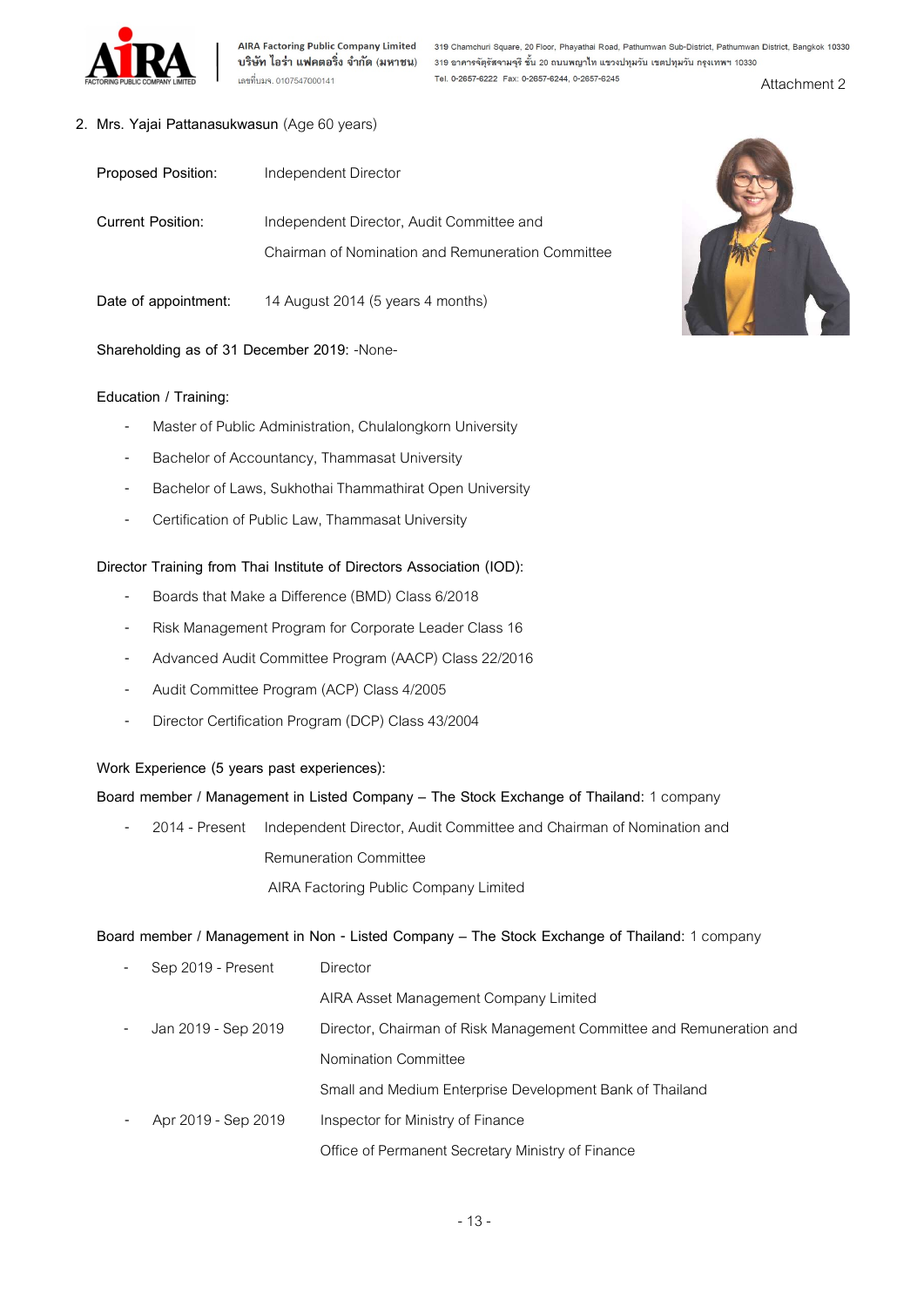

AIRA Factoring Public Company Limited 319 Chamchuri Square, 20 Floor, Phayathai Road, Pathumwan Sub-District, Pathumwan District, Bangkok 10330<br>บริษัท ไอร่า แฟคตอริ่ง จำกัด (มหาชน) 319 อาคารจัตุรัสจามจุรี ชั้น 20 ถนนพญาไท Tel. 0-2657-6222 Fax: 0-2657-6244, 0-2657-6245

| 2018 - Sep 2019 | Director and Audit Committee                                   |
|-----------------|----------------------------------------------------------------|
|                 | Sports Authority of Thailand                                   |
| 2016 - Apr 2019 | Advisor on Policy and Strategy                                 |
|                 | Office of Permanent Secretary for Finance, Ministry of Finance |
| 2014 - Sep 2019 | Director, Director of Executive Committee and Legal Advisor    |
|                 | Government Pharmaceutical Organization                         |

#### Position in other organization / Institutions: 2 places

| 2019 - Present | Vice president                                               |
|----------------|--------------------------------------------------------------|
|                | Thammasat University Commerce and Accountancy Alumni         |
| 2012 - Present | Director and CFO                                             |
|                | Institute of Research and Development for Public Enterprises |
| $2015 - 2019$  | Secretary                                                    |
|                | Thammasat University Commerce and Accountancy Alumni         |

Position in conflict of interest to the company: -None-

Relation among Family with other Directors and Management of the Company or Subsidiaries: -None-

Criminal-Free Track Record for the past 10 years: -None-

History of potential conflict of interest with the Company in the past year: -None-

# Meeting attendance in 2019:

| - The Board of Directors                | 6/6 | Times |
|-----------------------------------------|-----|-------|
| - Audit Committee                       | 6/6 | Times |
| - Nomination and Remuneration Committee | 4/4 | Times |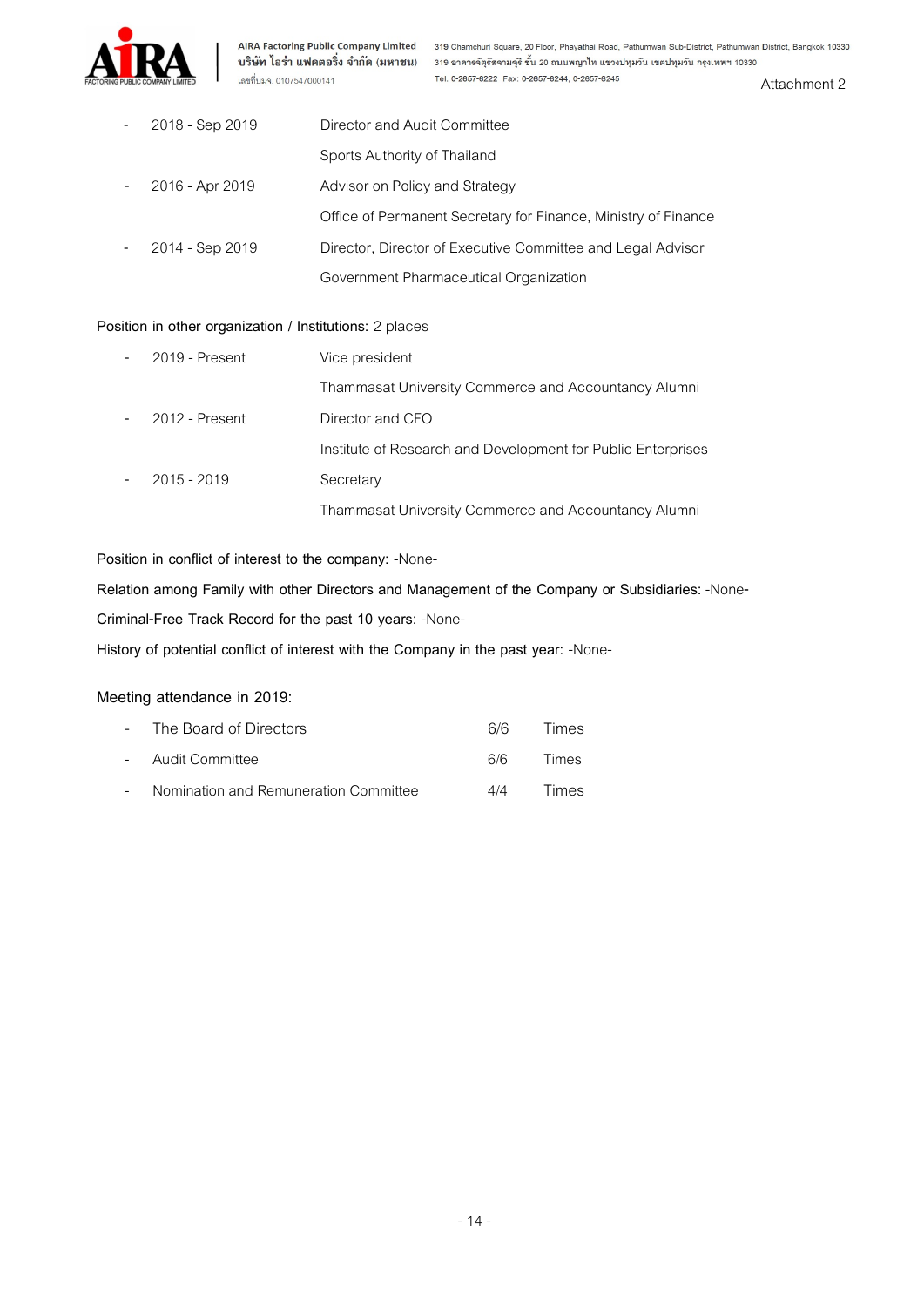

AIRA Factoring Public Company Limited 319 Chamchuri Square, 20 Floor, Phayathai Road, Pathumwan Sub-District, Pathumwan District, Bangkok 10330<br>บริษัท ไอร่า แฟคตอริ่ง จำกัด (มหาชน) 319 อาคารจัตุรัสจามจุรี ชั้น 20 ถนนพญาไท 

Attachment 2

- 3. Admiral Navapol Damrongpong (Age 61 years)
	- Proposed Position: Independent Director
	- Current Position: Independent Director
	- Date of appointment: 12 May 2020 (2 months)

Shareholding as of 31 December 2019: -None-

#### Education / Training:

- Master of Public and Private Management Program, National Institute of Development Administration (NIDA)
- Naval Cadet Program Class #75, Royal Thai Naval Academy
- Cadet Program Class #18, Armed Forces Academies Preparatory School
- FO MVV CO/XO Designate Course, Australia
- Executive Relationship Development Course (ERDC) Class 17
- Naval Staff Program Class #53, Naval Command and Staff College
- Naval War Program Class #36, Naval War College, Royal Thai Navy
- The National Defence Course Class #55, National Defence College
- Capital Market Leader Program Class #25, Capital Market Academy
- Advance Master Managent Program (AMM) Class #1, National Institute of Development Administration (NIDA)

Director Training from Thai Institute of Directors Association (IOD) : -None-

#### Work Experience (5 years past experiences):

- 2018 2019 Deputy Chief of Defence Forces
- 2017 2018 Assistant Commander-In-Chief Royal Thai Navy
- 2015 2016 Board of Malaysia -Thailand Join Authority (MTJA)
- Assistant secretary, Special Economic Zone policy committee
- Advisor to Chairman, Industrial Estate Authority of Thailand
- 2016 2017 RTN Advisory Group Royal Thai Navy
- 2014 2016 Director General Naval Logistic Department

#### Board member / Management in Listed Company – The Stock Exchange of Thailand: 2 companies

- 2020 Present Independent Director and Audit Committee Raja Ferry Port Public Company Limited
- 2020 Present Independent Director

AIRA Factoring Public Company Limited